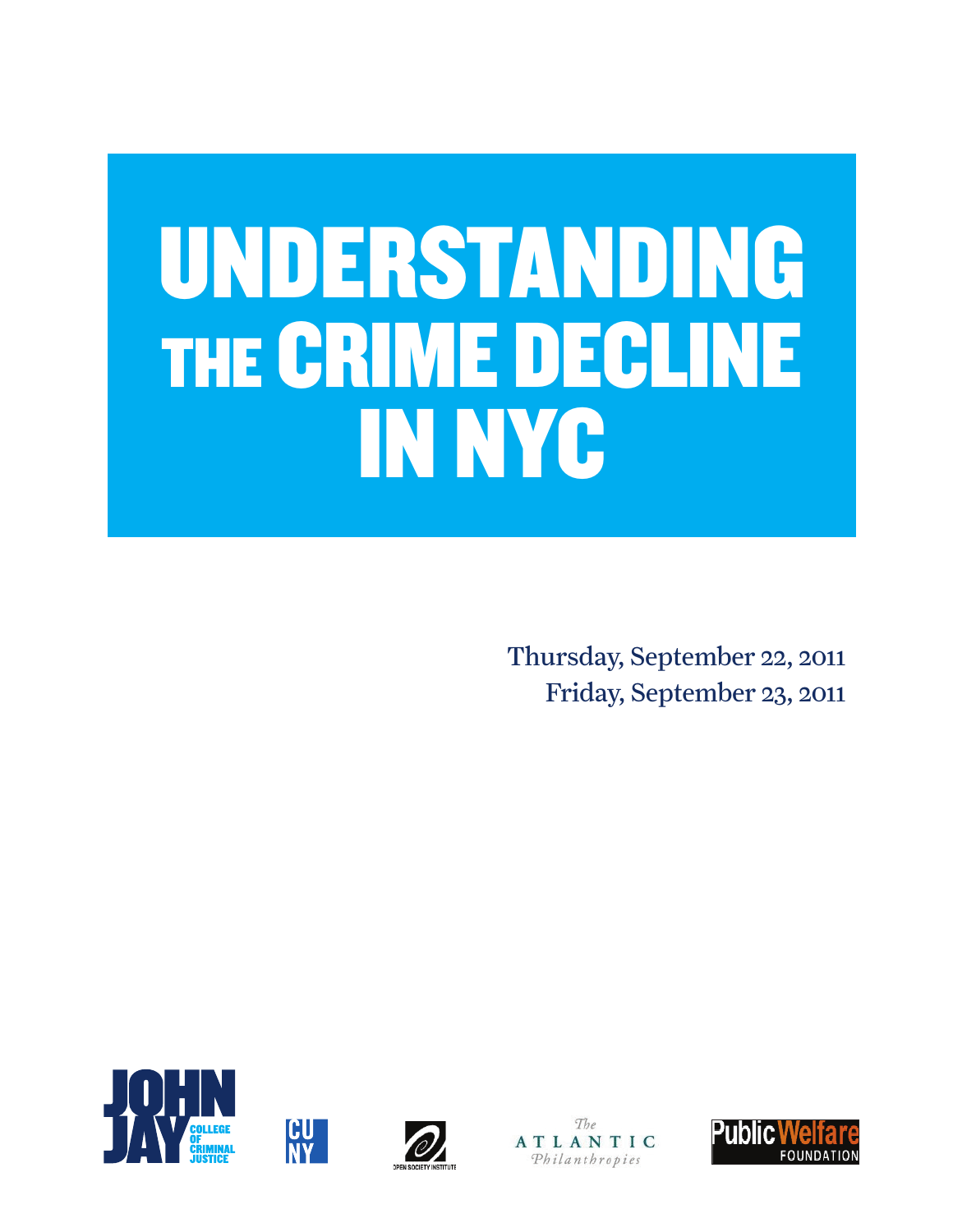## THURSDAY, SEPTEMBER 22, 2011

| $9:00 - 10:00$  | Coffee, Breakfast, and Registration                                                                                                                                                                                                             |
|-----------------|-------------------------------------------------------------------------------------------------------------------------------------------------------------------------------------------------------------------------------------------------|
| $10:00 - 10:30$ | Conference Introduction and Logistics: Richard Rosenfeld & Karen Terry                                                                                                                                                                          |
| $10:30 - 10:45$ | Welcome and Comments from Jeremy Travis                                                                                                                                                                                                         |
| $10:45 - 12:00$ | Keynote Address: Franklin Zimring, University of California, Berkeley.<br>The Game Changing Implications of New York for Criminological Theory<br>and Crime Policy.                                                                             |
| $12:00 - 1:00$  | Lunch                                                                                                                                                                                                                                           |
| $1:00 - 1:45$   | Eric Baumer & Kevin T. Wolff, Florida State University. Explanations for<br>Contemporary Crime Drop(s) in America, New York City and Many<br><b>Other Places</b><br>Discussant: Lauren Krivo, Rutgers University                                |
| $1:45 - 2:30$   | Alfred Blumstein, Carnegie Mellon University. New York City Crime<br>Trends and Those of Other Large Cities.<br>Discussant: Colin Loftin, University at Albany, SUNY                                                                            |
| $2:30 - 2:45$   | <b>Break</b>                                                                                                                                                                                                                                    |
| $2:45 - 3:30$   | Amanda Geller, Columbia University. Measuring New York City:<br>Cautionary Tale.<br>Discussant: James Lynch, Bureau of Justice Statistics                                                                                                       |
| $3:30 - 4:15$   | Jeffrey Fagan, Columbia University, Tracey Meares, Yale University<br>& Tom Tyler, New York University. Collateral Consequences of Law<br><b>Enforcement Activity.</b><br>Discussant: Todd Clear, Rutgers University                            |
| $4:15 - 4:30$   | <b>Break</b>                                                                                                                                                                                                                                    |
| $4:30 - 5:15$   | Travis Wendel, Richard Curtis, Jay Hamilton, Geert Dhont, & Robert Riggs,<br>John Jay College of Criminal Justice. "More Drugs, Less Crime": Why<br>Crime Dropped in NYC & the US, 1981-2007.<br>Discussant: Jens Ludwig, University of Chicago |
| $5:30 - 6:30$   | Reception - President's Suite                                                                                                                                                                                                                   |